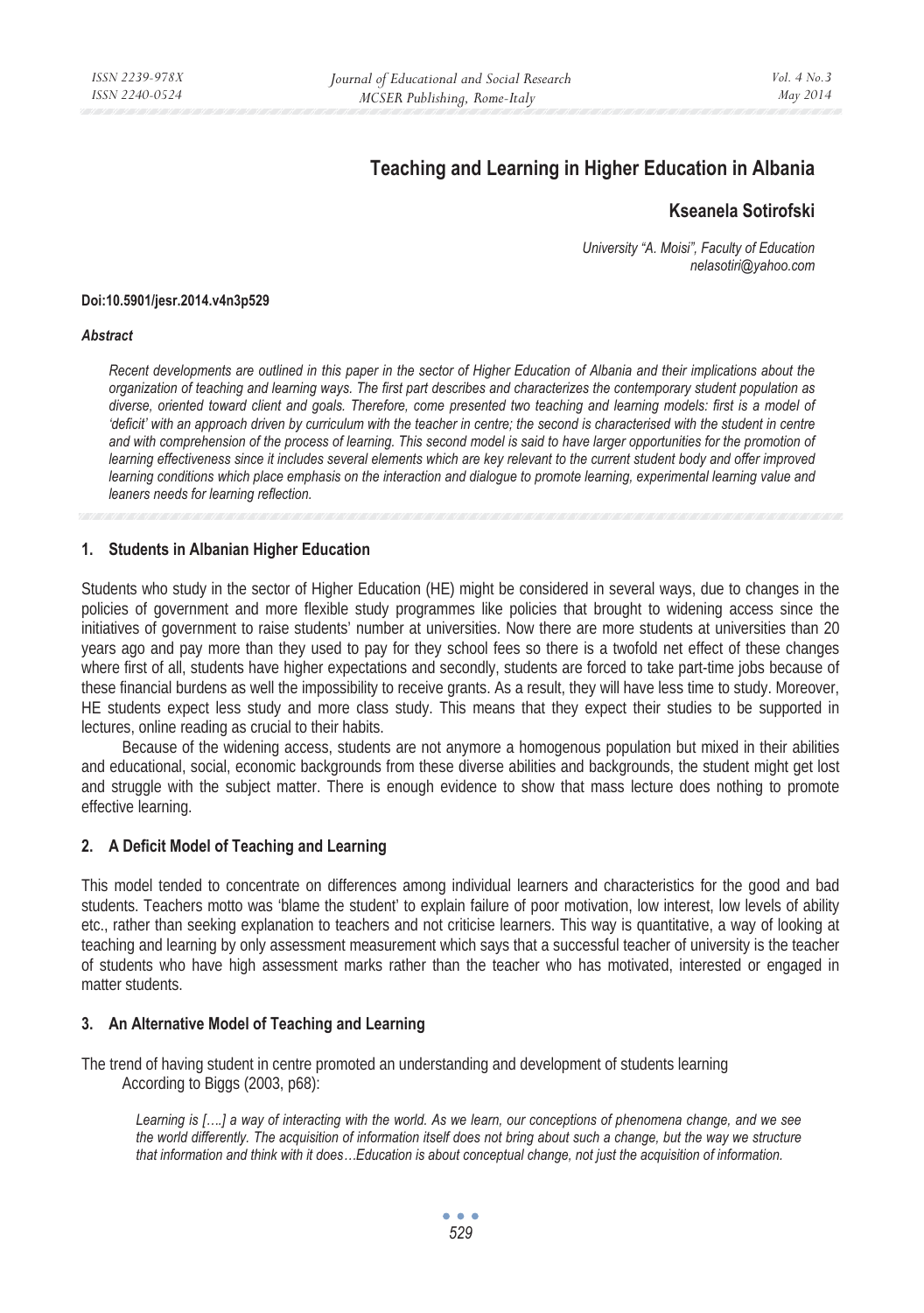| ISSN 2239-978X | Journal of Educational and Social Research | Vol. $4$ No. $3$ |
|----------------|--------------------------------------------|------------------|
| ISSN 2240-0524 | MCSER Publishing, Rome-Italy               | May 2014         |

From this quotation comes learning as not a fixed concept, but a constant concept that changes over time and with world interactions. Second, while gaining new knowledge students change their way of thinking. Third, according to quotation above, new meanings are not transmitted simply by means of direct instructions. In fact, there are several stages to pass for new meaning to be constructed relating to previous knowledge, learning motives etc.

Adopting this dynamic fluid of learning view, we can understand better university teacher role to promote students acquisition for effective knowledge.

It is evident that are certain good or bad learning conditions which the teacher is responsible.

- 1. Understanding occurs through interaction
- 2. Experiential learning promotes deep understanding
- 3. Dialogue assists and shapes understandings
- 4. Learners play an active role in the learning process
- 5. Learners are encouraged to reflect on their learning

## *3.1 Understanding occurs through interaction*

The role of interaction in teaching and learning has been documented from some time now (Swain, 1995, 2005). Since it reveals what is happening, teaching and learning deserves active study. Students when interacting with others can find meanings, ideas, develop critical thinking, make new hypothesis, acquire new understandings. Firstly, 'interaction is the most important element in the curriculum' (van Lier, 1996). The position taken here coincides with that of Ellis (2000), 'learning arises not *through* interaction, but *in* interaction'

Second, 'good teaching' has to do more than just good planning. According to van Lier (1996), teaching has two essential ingredients: planning and improvising.

Decisions made at the moment are good if they are appropriate to the moment and not decisions following the plan.

## *3.2 Experiential learning promotes deep understanding*

When students are actively engaged in the learning process, it is highly likely that they will experience what Biggs (2003) refers to as 'deep learning'. This is related with the word task, which means tasks should make students engage in meaningful things that end in acquiring new skill or new knowledge, communication skills, teamwork and the use of ICT.

## *3.3 Dialogue assists and shapes understandings*

For many educationists, dialogue is central to learning: 'much learning is an activity that occurs in and through dialogues' (Swain, 1995). Only when students discuss and comment their tasks or work gets a deeper understanding. Teacher and peer dialogue make student acquire discipline language and become members of community. According to Musumeci (1996), for example, students of science who master and use its vocabulary and terminology from an early stage consistently attain the highest assessment scores.

Here in this process, the role of teacher is important in stages like clarification, paraphrasing, scaffolding necessary concepts and language used by students.

Scaffolding involves 'feeding in' new language or ideas at a point where they are deemed to be needed. Before scaffolding, some effort is needed for the process and teachers should not interrupt and begin scaffolding early.

#### *3.4 Learners play an active role in the learning process*

Learners' role is important according to the learning environment. When learners engage actively and work on tasks they should be responsible for their task. This might include decision-making of the group regarding task nature, negotiation for the adopted approach, taking into consideration the ways of outcomes evaluation and presentation of results to the groups. Learners must be taught to work as team members, take their own responsibility for their actions and their decisions. The notion of learner autonomy has been with us for some time (Schmenk, 2005). This concepts stands on the idea that teachers must take into consideration promoting autonomy of the learner and help them achieve this autonomy by encouragement upon reflecting on their works, evaluating their habits of study, writing commentaries on their approach etc.